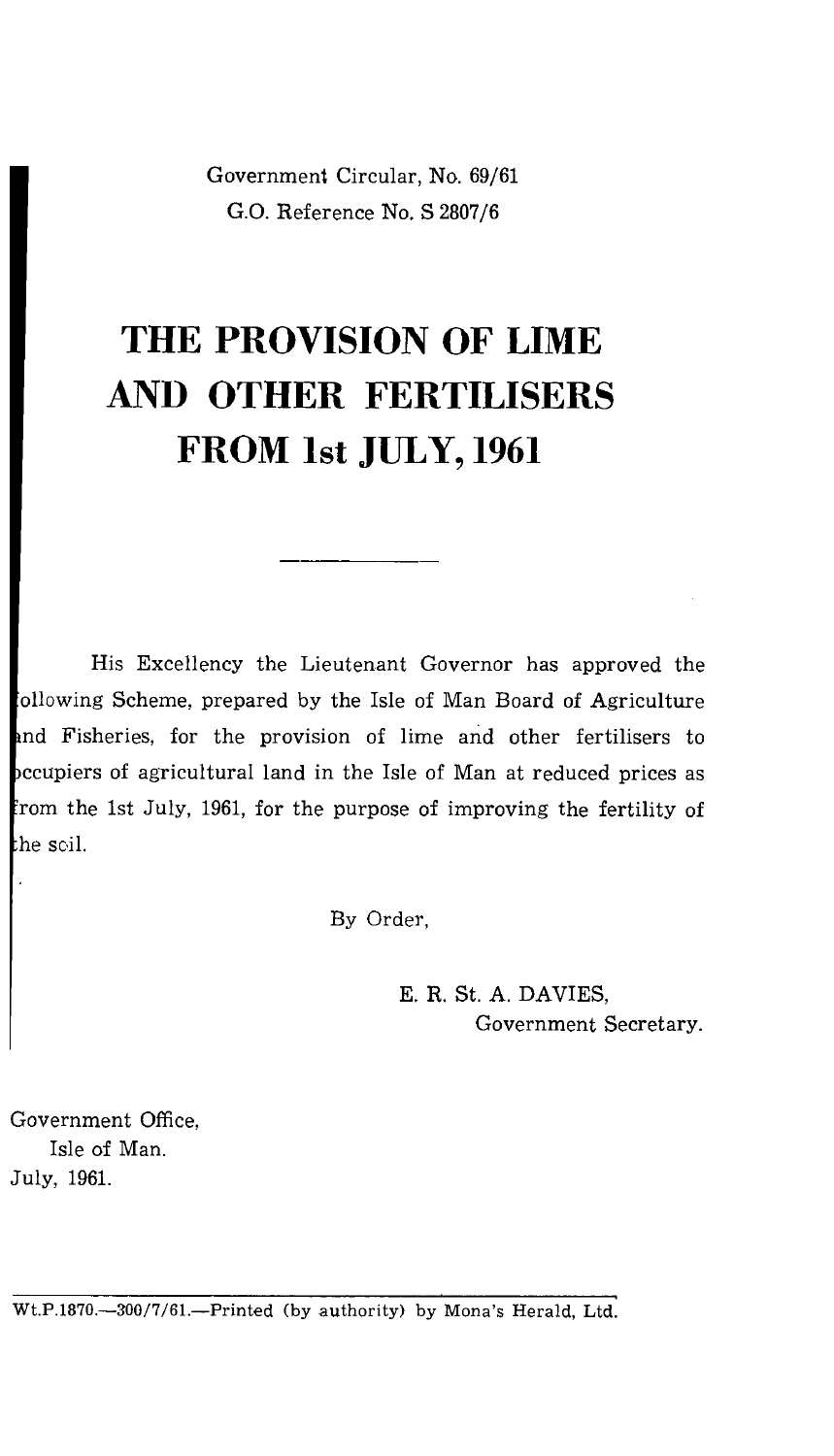## **PROVISION OF LIME, ETC.**

SCHEME FOR ASSISTING FARMERS TO IMPROVE THE FERTILITY OF THE SOIL ON AND AFTER 1st JULY, 1961

1.—Any person being the occupier of agricultural land within thi Isle shall be entitled to Lime, Basic Slag, Ground Mineral Phosphate Superphosphates, Muriate of Potash, Sulphate of Potash, Nitro Chalk Imported Compound Manures, and Manures of Local manufacture a reduced rates for the improvement of the soil, subject to the follow ing conditions.

2.—The Board may authorise the Government Treasurer to defra on behalf of the applicant the following :-

(a) A sum not exceeding the undermentioned amount on Lump Lime, Ground Lime and Ground Limestone (unburnt) delivered to an applicant's farm :— Contribution per ton

|                                                                                                                 | Ground Ground |      | Lump              |  |
|-----------------------------------------------------------------------------------------------------------------|---------------|------|-------------------|--|
| Situation of applicant's farm                                                                                   | Limestone     | Lime | Lime              |  |
| Andreas, Bride, Jurby and Maughold                                                                              | 24/3          | 71/6 | 63/6              |  |
| Sulby, Lezayre and Ramsey                                                                                       | 22/6          | 69/9 | 61/9              |  |
|                                                                                                                 | 21/6          | 68/9 | 60/9              |  |
| Michael, Lonan and Laxey                                                                                        | 20/9          | 69/6 | 61/6              |  |
| Baldrine and Baldwin                                                                                            | 20/3          | 69/3 | 61/3              |  |
| Dalby and Cronk-y-Voddy                                                                                         | 20/3          | 69/3 | 61/3              |  |
|                                                                                                                 | 19/9          | 68/9 | 60/9              |  |
|                                                                                                                 | 19/0          | 68/0 | 60/0              |  |
| Braddan, Marown and Crosby                                                                                      | 18/6          | 67/6 | 59/6              |  |
|                                                                                                                 | 18/0          | 67/0 | 59/0              |  |
| Rushen, Port Erin and Port St. Mary                                                                             | 18/0          | 67/0 | 59/0              |  |
| Colby, Foxdale and Santon                                                                                       | 17/3          | 66/3 | 58/3              |  |
| Castletown, Ballasalla and Ballabeg                                                                             | 16/3          | 65/3 | 57/3              |  |
|                                                                                                                 | 26/0          | 73/3 | 65/3              |  |
| (b) Rates of Contribution as under :-                                                                           |               |      | Rate of           |  |
|                                                                                                                 |               |      | Contribution      |  |
| Fertiliser                                                                                                      |               |      | per ton           |  |
|                                                                                                                 |               |      | £8 15<br>$\theta$ |  |
| Superphosphate                                                                                                  |               |      | £5 18<br>6        |  |
| the contract of the contract of the contract of the contract of the contract of the contract of the contract of |               |      |                   |  |

(provided that this amount shall be increased or decreased by 6s. 7d. for each 1 per centum by weight (and proportionately for any fraction thereof) by which the water-soluble phosphoric acid (P205) content is above or below 18 per centum by weight of the fertiliser).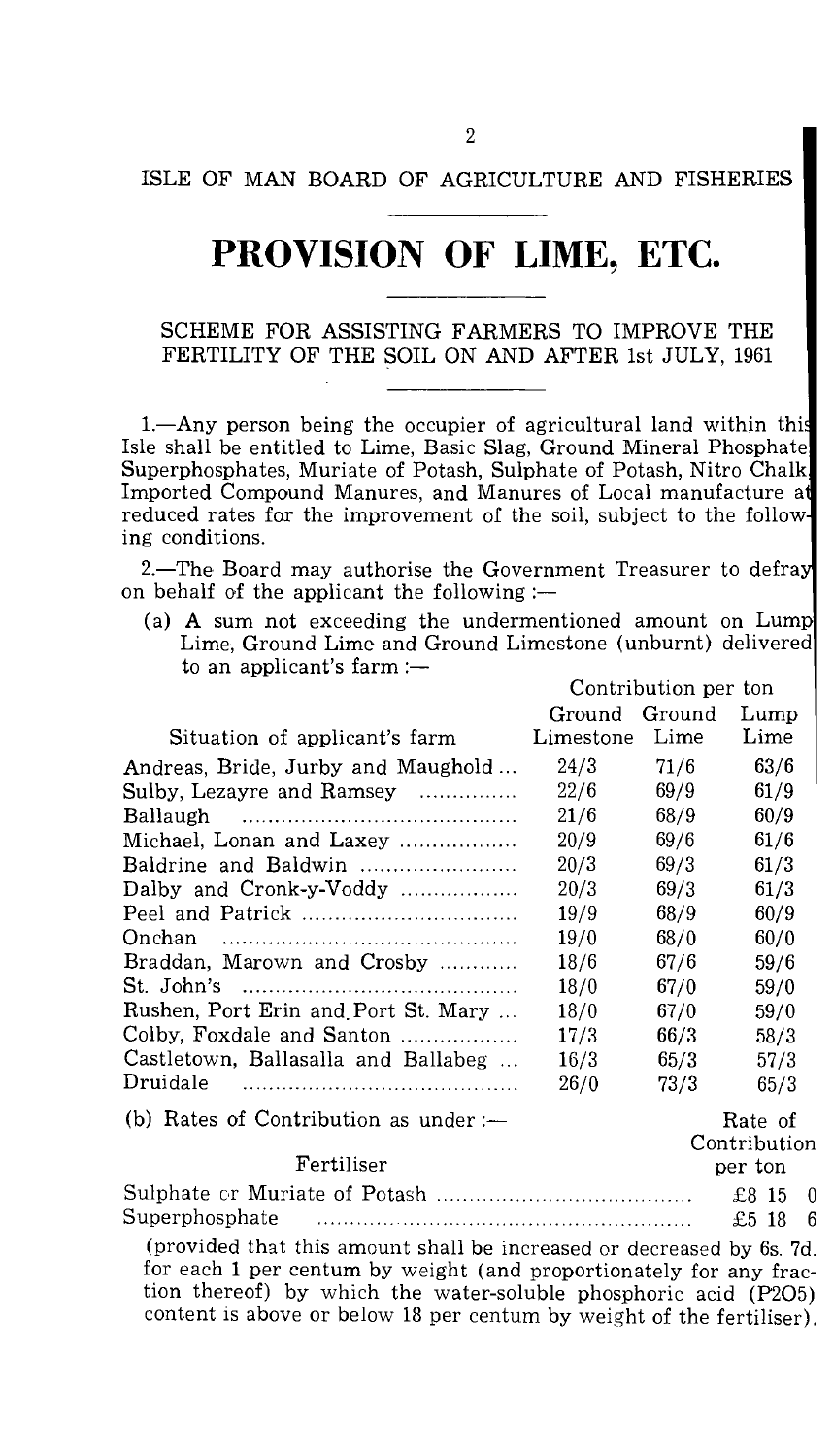| riple Superphosphate                                                  | $£15$ 9 5 |  |  |  |
|-----------------------------------------------------------------------|-----------|--|--|--|
| (provided that this amount shall be increased or decreased by 6s. 7d. |           |  |  |  |
| for each 1 per centum by weight (and proportionately for any frac-    |           |  |  |  |
| tion thereof) by which the water-soluble phosphoric acid (P2O5)       |           |  |  |  |
| content is above or below 47 per centum by weight of the fertiliser). |           |  |  |  |

round Rock Phosphate £5 1 6

(provided that this amount shall be increased or decreased by 3s. 6d. for each 1 per centum by weight (and proportionately for any fraction thereof) by which the phosphoric acid (P205) content is above or below 29 per centum by weight of the fertiliser).

Rate of Contribution per ton

## Fertiliser

asic Slag containing phosphoric acid (P205) of not less than :

|  |  |  | $2\quad 9\quad 0$ |  |
|--|--|--|-------------------|--|
|  |  |  | 2110              |  |
|  |  |  | $2\;13\;0$        |  |
|  |  |  | $2\;15\;0$        |  |
|  |  |  | 2170              |  |
|  |  |  |                   |  |

(plus 3s. 9d. for each 1 per centum by weight by which the phosphoric acid (P205) content exceeds 15 per centum by weight of the fertiliser).

Any imported compound fertiliser except one in which the nitroenous and the phosphoric ingredients are wholly derived from organic  $\text{material}:=$ 

| For each 1 per centum by weight of Nitrogen (N) and<br>proportionately for any fraction thereof                                                         | 8. | s. d.<br>-4 |
|---------------------------------------------------------------------------------------------------------------------------------------------------------|----|-------------|
| For each 1 per centum by weight of water-soluble phos-<br>phoric acid (P2O5) and proportionately for any frac-                                          |    | ჩ 7         |
| For each 1 per centum by weight of phosphoric acid<br>(P205) insoluble in water, and proportionately for                                                | 3. | 8           |
| Any inorganic or synthetic nitrogenous fertiliser :-<br>For each 1 per centum by weight of Nitrogen (N) and<br>proportionately for any fraction thereof |    | 4           |
| Any other inorganic phosphatic fertiliser :—                                                                                                            |    |             |
| For each 1 per centum by weight of water-soluble phos-<br>phoric acid (P2O5) and proportionately for any                                                |    |             |